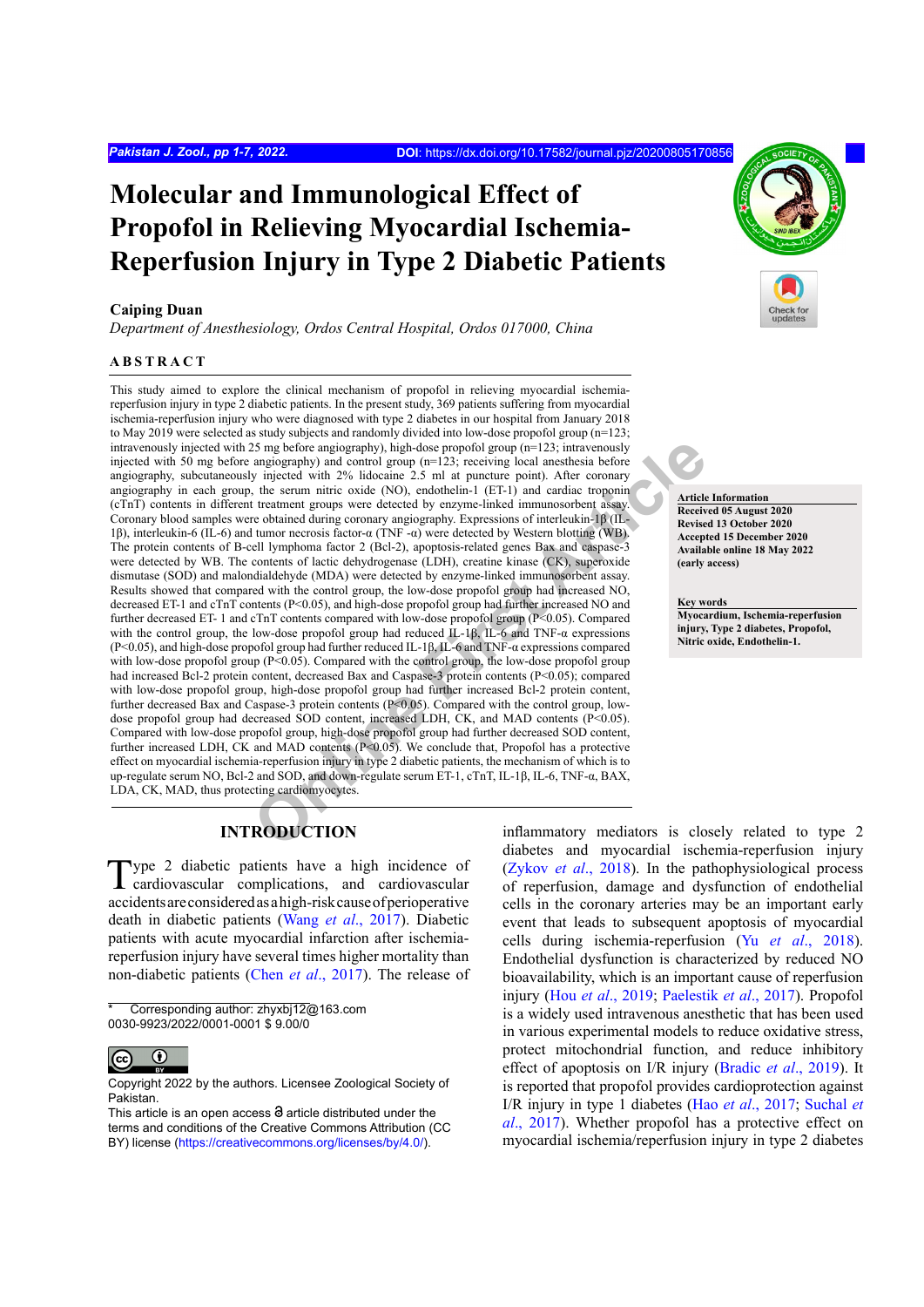remains unclear as this disease has high clinical incidence, and the potential mechanism of this protective effect waits to be determined. This study is designed to evaluate the mechanism of action of isopropofol on myocardial ischemia-reperfusion injury in type 2 diabetic patients.

# **MATERIALS AND METHODS**

A total of 246 patients diagnosed with type 2 diabetes + myocardial ischemia-reperfusion injury in our hospital from January 2018 to May 2019 were selected as subjects and randomly divided into low-dose propofol group (n=123) and high-dose propofol group (n=123). Patients in the low-dose propofol group underwent coronary angiography under local anesthesia; patients in the highdose propofol group underwent coronary angiography under propofol anesthesia (50 mg intravenously injected before angiography).Meanwhile, healthy examinees receiving coronary angiography in our hospital were selected as the control group (n=87).

Inclusion criteria: patients with prior myocardial ischemia or one or more coronary artery stenosis  $\geq 50\%$ during coronary angiography of percutaneous coronary intervention or coronary artery bypass grafting; type 2 diabetes is defined as the case where fasting blood glucose exceeds 7 mmol / l, or blood glucose exceeds 11 mmol / l two hours after oral administration of glucose 75 g. The oral glucose tolerance test confirmed the lack of type 2 diabetes in the CAD group.

Exclusion criteria: age> 80 years; acute myocardial infarction or unstable angina within 3 months before the experiment; Raynaud phenomenon in the forearm; arteriovenous shunt or other vascular abnormalities; any protocol that hinders completion of the study, participation in other study or unwillingness to participate in this study.

Medical ethics issues: This study was approved by the hospital ethics committee, and all participants signed informed consent.

#### *Coronary angiography implementation plan Perioperative coronary angiography detection*

Clinical information obtained during the hospitalization (ECG, cTnT and hemoglobin serial laboratory measurements, perioperative and intraoperative vital signs monitoring, echocardiography, cardiac pressure and angiography detection of coronary artery disease) were followed. All perioperative myocardial injury met the cTn standard, so at least one of the following conditions was met: ischemic symptoms, new important ST-T wave changes or new left bundle branch block, pathological Q wave in ECG, loss of new viable myocardium or new regional wall motion abnormalities as indicated by imaging evidence, 30-day mortality rate in outcome end-point associated with primary event of coronary thrombosis identification, and 1-year mortality rate in the secondary outcome end-point. Death is classified into cardiovascular or non-cardiovascular death. Cardiovascular death includes death attributable to acute myocardial infarction, sudden cardiac death, heart failure, stroke, cardiovascular surgery, cardiovascular hemorrhage (*e.g.,* ruptured or dissected aortic aneurysm), and pulmonary embolism. Unless there is evidence of non-cardiovascular causes, all deaths are assumed as cardiovascular deaths. Non-cardiovascular deaths include all deaths caused by clearly recorded noncardiac and non-vascular factors.

# *Coronary angiography treatment procedure*

orbid group underwent coronary<br>
an anesthesia, patients in the high-<br>
underwent coronary angiography<br>
underwent coronary angiography<br>
underwent coronary angiography<br>
if the absolute increase<br>
Meanwhile, healthy examines<br> If the absolute increase of cTnT exceeds the preoperative level  $\geq 14$ ng/L, the structured response includes the assessment of possible symptoms associated with perioperative myocardial injury in patients diagnosed with perioperative myocardial injury. The researchers recorded the 12-leads ECG. In the predetermined perioperative myocardial injury management plan, continuous guidance is given to all cardiologists who provide cardiac consultation after perioperative myocardial injury. All treatment decisions regarding perioperative myocardial injury are made jointly by the attending physician and the cardiologist.

#### *Blood sample collection*

A coronary blood sample (3ml) was obtained during coronary angiography and placed in a common plastic tube. 1.8 ml of this venous blood was transferred to an anticoagulant tube containing 0.2 ml of 3.8% sodium citrate. The sample was centrifuged (1200 $\times$ g) for 10 min in 1 h, serum was extracted and stored in a 0.5 ml Eppendorf tube at a temperature of -30°C to be used within 1 month.

#### *Determination of NO, ET-1 and cTnT*

Nitric oxide (NO), endothelin-1 (ET-1) and cardiac troponin (cTnT) were determined by ELISA. All reagents in this study were from Wuhan Bosite Bioengineering Co., Ltd. (Wuhan, China) and were used according to the manufacturer's instructions.

## *Detection of IL-1β, IL-6, TNF-α, Bcl-2, Bax, Caspase-3 protein contents*

The blood sample was centrifuged at  $12000 \times g$ ,  $4^{\circ}$ C for 30 min, and the supernatant was aspirated, diluted with equal amount of  $5 \times$  SDS loading buffer at 1:1 (V/V), boiled at 100°C for 5 min. The protein concentration of the sample was measured by BCA protein concentration determi-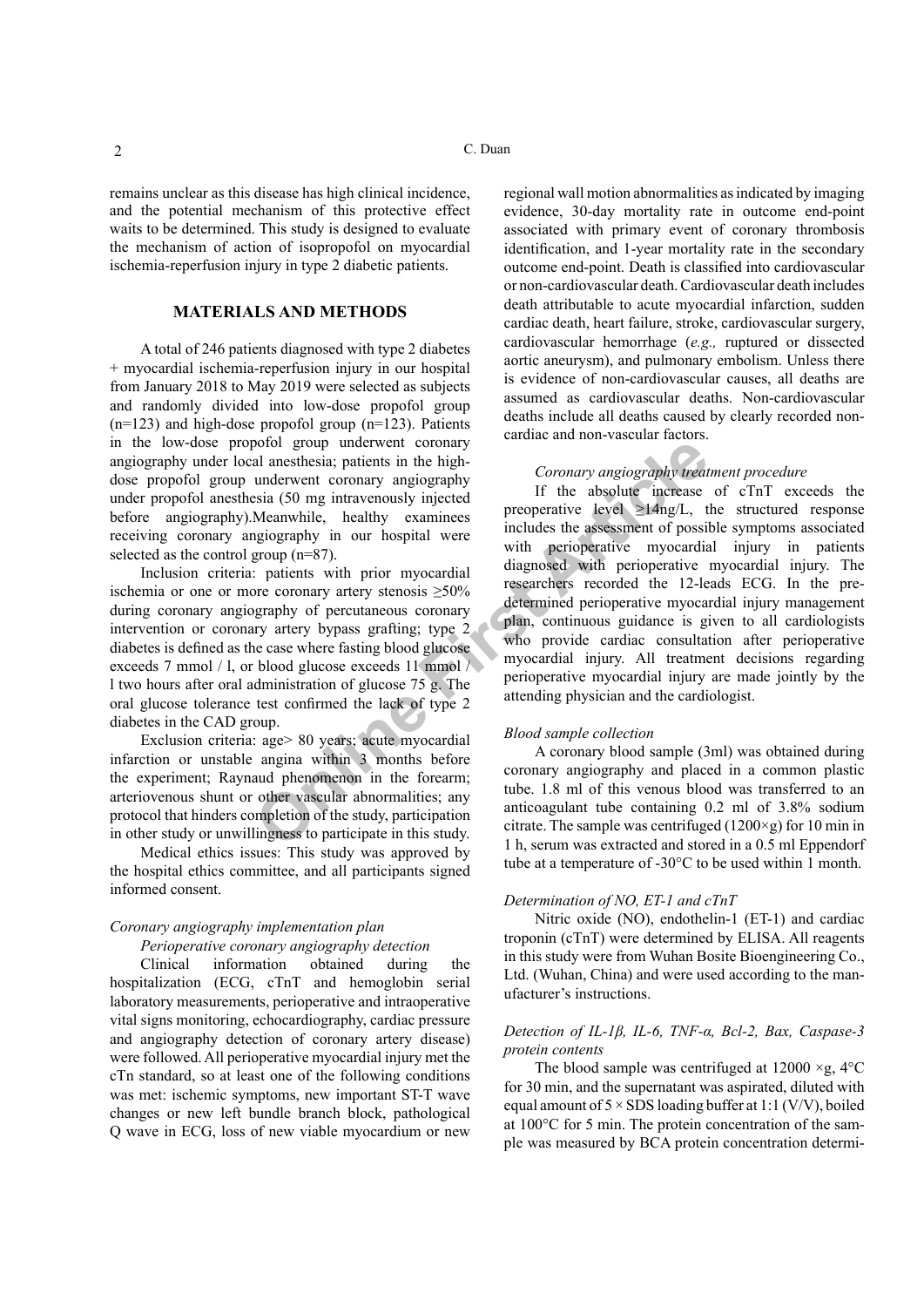nation kit. Take 15 μL of the sample to be tested for loading {glyceraldehyde-3- phosphate dehydrogenase (GAPDH) monoclonal antibody (1:500) as the standard for protein loading amount}, and the total protein loading amount in each lane is 30 μg. SDS-polyacrylamide gel electrophoresis (SDS-PAGE) was performed. The protein strips were charged and transferred to Immun-blot PVDF membrane by wet process, blocked with 50 g/L skim milk powder at 20°C for 3 h, and the corresponding antibodies were added (mouse anti-rat IL-1β monoclonal antibody,1:400, mouse anti-rat IL-6 monoclonal antibody, 1:400, mouse anti-rat TNF-α monoclonal antibody, 1:400, rabbit anti-rat Bcl-2 polyclonal antibody,1:400, rabbit anti-rat Bax, 1:400 polyclonal antibody, rabbit anti-rat Caspase-3, 1:400 polyclonal antibody for incubation at 4°C overnight. The strips were rinsed for 10 min×3 times with TBS buffer (Tris 50 mmol/L, NaCl 100 mmol/L, pH 7.5), incubated at 37°C for 2 h using the corresponding horseradish enzyme-labeled IgG (1:1000), and rinsed for 10 min×3 times. After luminescence development, the image was scanned with a Mieroteck scanner, and integrated optical density analysis was performed using Quantity-One software.

# *Detection of LDH, CK, SOD and MAD expression in coronary blood samples*

Colorimetric detection kit was used to detect the expression levels of LDH, CK, SOD and MAD in the coronary blood samples; the experimental steps of the colorimetric detection followed the instructions.

### *Statistical analysis*

This study adopted SPSS20.0 statistical analysis

<span id="page-2-0"></span>

| Table I.- Statistics of basic characteristics. |  |  |  |  |  |
|------------------------------------------------|--|--|--|--|--|
|------------------------------------------------|--|--|--|--|--|

software (IBM, USA). The measurement data was expressed as "mean  $\pm$  standard deviation" ( $\mathbf{x} \pm$  s). Oneway analysis of variance or repeated measurement data analysis of variance was used for comparison between groups, LSD-t test was used for pairwise comparison. The count data was expressed as percentage  $(\%)$ , and  $\gamma^2$ analysis was used for comparison between groups. *P*<0.05 indicates statistically significant difference.

# **RESULTS**

Motion at 4°C overnight. The strips<br>  $\mu$ s and low-dose propofol group, it<br>  $\mu$ s articles with TBS buffer (Tris 50 cholesterol, high-density lipop<br>
mol/L, pH 7.5), incubated at 37°C lipoprotein do not differ statistic<br>
d [Table I](#page-2-0) shows the general characteristics of the participants. In comparison between the control group and low-dose propofol group, age, gender, BMI, total cholesterol, high-density lipoprotein and low-density lipoprotein do not differ statistically (P>0.05). The lowdose propofol group has higher systolic pressure, diastolic pressure, MAP, hemoglobin, and glucose levels than the control group  $(P<0.05)$ . All subjects well tolerated the experimental protocol. During the ischemia, the subjects felt forearm numbness, but no patient felt any pain or discomfort.

Table II shows the NO, ET-1 and cTnT contents by ELISA, IL-1β, IL-6, TNF  $-\alpha$ , Bcl<sub>2</sub>, Bax and Caspase-3 detected by western blotting and expression of *LDH, CK, SOD* and *MAD* in the blood of type 2 diabetic patients. Compared with the control group, the low-dose of propofol causes an increase in  $NO$  and  $Bel<sub>2</sub>$ , and decrease in all the remaining parameters (*P*<0.05). The high-dose of propofol further intensifies the effect of propofol (*P*<0.05).

| <b>Item</b>                       | Control group<br>$(n=87)$ | Low-dose propofol group<br>$(n=123)$ | High-dose propofol<br>group $(n=123)$ | <b>F</b> value | P value |
|-----------------------------------|---------------------------|--------------------------------------|---------------------------------------|----------------|---------|
| Age                               | $58.73 \pm 5.82$          | 58.24±6.17                           | $57.18 \pm 5.53$                      | 4.875          | 0.178   |
| Gender (Male: Female)             | 41:46                     | 58:65                                | 54:69                                 | 6.142          | 0.654   |
| Systolic pressure (mmHg)          | $115.34\pm4.51$           | 134.68±12.93                         | $130.52 \pm 11.71$                    | 37.516         | 0.016   |
| Diastolic pressure (mmHg)         | $75.22 \pm 6.18$          | $83.15 \pm 8.26$                     | $81.26 \pm 9.05$                      | 15.135         | 0.013   |
| <b>MAP</b>                        | $91.37 \pm 7.28$          | $101.58 \pm 11.18$                   | $98.65 \pm 8.66$                      | 11.764         | 0.028   |
| BMI(kg/m <sup>2</sup> )           | $26.14\pm3.54$            | $26.23 \pm 2.72$                     | $27.53 \pm 2.32$                      | 2.376          | 0.463   |
| Hemoglobin $(\% )$                | $32.23 \pm 4.53$          | $47.62 \pm 2.85$                     | $45.39 \pm 3.15$                      | 24.183         | 0.007   |
| Glucose $(mmol/L)$                | $0.86 \pm 0.11$           | $1.87\pm0.16$                        | $1.79 \pm 0.21$                       | 12.227         | 0.016   |
| Total cholesterol (mmol/L)        | $4.35 \pm 0.16$           | $4.78 \pm 0.14$                      | $4.68 \pm 0.37$                       | 0.186          | 0.568   |
| High density lipoprotein (mmol/L) | $1.38 \pm 0.15$           | $1.26 \pm 0.13$                      | $1.32 \pm 0.10$                       | 3.563          | 0.429   |
| Low density lipoprotein (mmol/L)  | $2.46\pm0.43$             | $2.37\pm0.23$                        | $2.56\pm0.19$                         | 5.187          | 0.172   |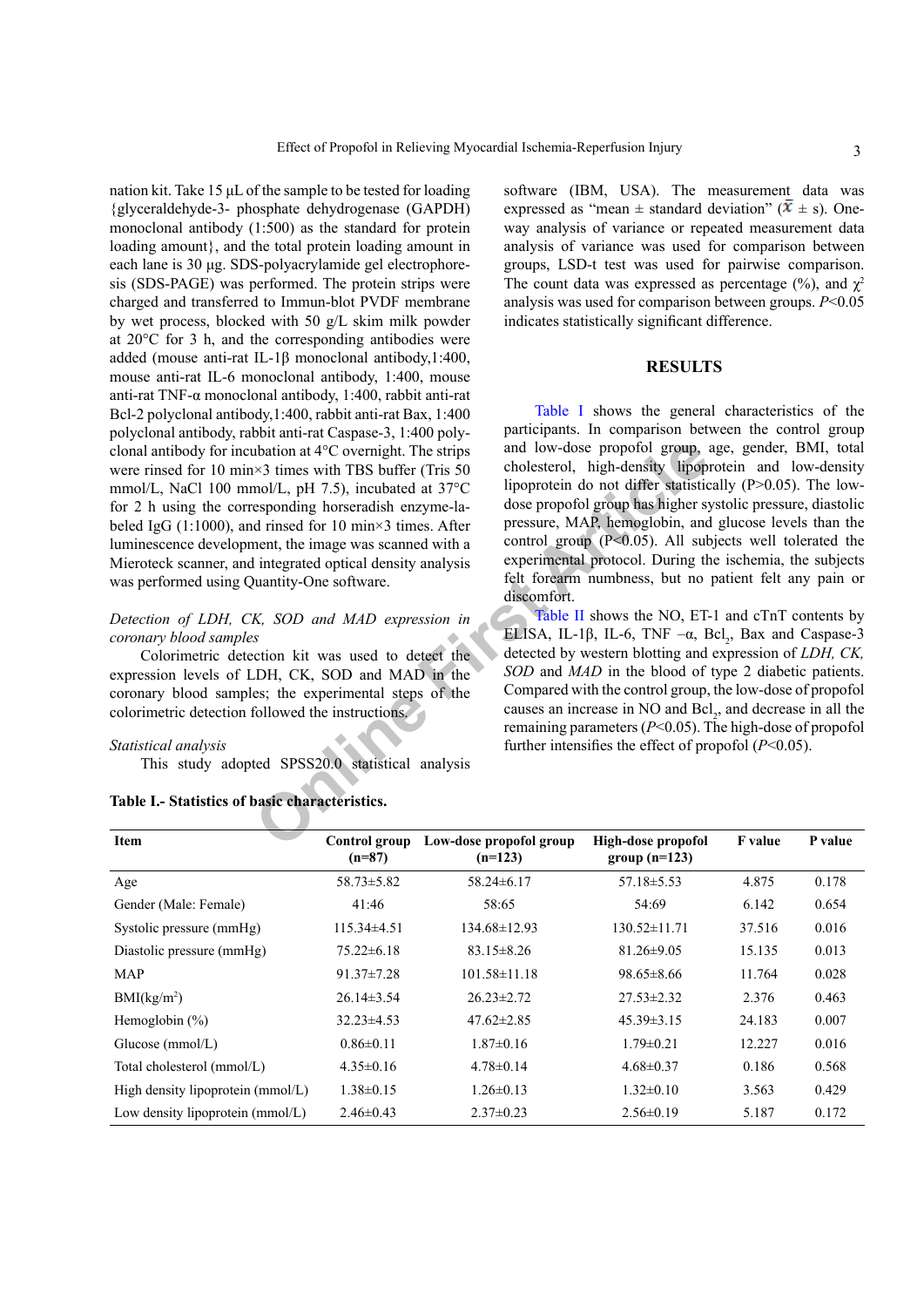**Table II.- Effect of low and high doses of propofol on levels of NO, ET-1 and cTnT contents detected by ELISA, IL-1β, IL-6, TNF –α, Bcl2, Bax and Caspase-3 proteins detected by western blotting and expression of LDH, CK, SOD and MAD using colorimetric detection kits in the blood of type 2 diabetic patients.**

| <b>Control / Propofol Group</b>                                                                                                                                                                                                                                                                                                                                                                                                                                                                                                                                                                                                                                                                                                                                                                    | Control $(n=87)$     | Low-dose $(n=123)$                   | High-dose $(n=123)$ | F value | p value |  |  |  |  |
|----------------------------------------------------------------------------------------------------------------------------------------------------------------------------------------------------------------------------------------------------------------------------------------------------------------------------------------------------------------------------------------------------------------------------------------------------------------------------------------------------------------------------------------------------------------------------------------------------------------------------------------------------------------------------------------------------------------------------------------------------------------------------------------------------|----------------------|--------------------------------------|---------------------|---------|---------|--|--|--|--|
| NO (µmol/L)                                                                                                                                                                                                                                                                                                                                                                                                                                                                                                                                                                                                                                                                                                                                                                                        | $58.73 \pm 10.15$    | 75.34±9.26                           | $87.54 \pm 5.37$    | 35.347  | 0.012   |  |  |  |  |
| ET-1 $(\mu g/L)$                                                                                                                                                                                                                                                                                                                                                                                                                                                                                                                                                                                                                                                                                                                                                                                   | $63.75 \pm 0.32$     | 55.56±0.37                           | $37.14 \pm 0.22$    | 12.175  | 0.024   |  |  |  |  |
| $cTnT (\mu g/L)$                                                                                                                                                                                                                                                                                                                                                                                                                                                                                                                                                                                                                                                                                                                                                                                   | $12.132 \pm 0.12$    | $9.145 \pm 2.25$<br>$5.748 \pm 1.08$ |                     | 13.145  | 0.018   |  |  |  |  |
| IL-1β (integrated optical density)                                                                                                                                                                                                                                                                                                                                                                                                                                                                                                                                                                                                                                                                                                                                                                 | 1324.57±36.28        | 1155.46±50.47                        | 902.94±25.22        | 33.267  | 0.014   |  |  |  |  |
| IL-6 (integrated optical density)                                                                                                                                                                                                                                                                                                                                                                                                                                                                                                                                                                                                                                                                                                                                                                  | 1623.22±39.53        | 1259.17±42.24                        | 915.05 ± 50.53      | 55.187  | 0.008   |  |  |  |  |
| TNF- $\alpha$ (integrated optical density)                                                                                                                                                                                                                                                                                                                                                                                                                                                                                                                                                                                                                                                                                                                                                         | 1589.13±59.26        | $1059.17 \pm 36.34$<br>785.86±62.35  |                     | 66.175  | 0.001   |  |  |  |  |
| Bcl-2 (integrated optical density)                                                                                                                                                                                                                                                                                                                                                                                                                                                                                                                                                                                                                                                                                                                                                                 | $5.88 \pm 1.26$      | $8.04 \pm 1.11$<br>$12.06 \pm 2.22$  |                     | 15.264  | 0.012   |  |  |  |  |
| Bax (integrated optical density)                                                                                                                                                                                                                                                                                                                                                                                                                                                                                                                                                                                                                                                                                                                                                                   | $2.87 \pm 0.34$      | $1.98 \pm 0.24$                      | $1.25 \pm 0.31$     |         | 0.008   |  |  |  |  |
| Caspase-3 (integrated optical density)                                                                                                                                                                                                                                                                                                                                                                                                                                                                                                                                                                                                                                                                                                                                                             | $3.85 \pm 0.14$      | $2.95 \pm 0.24$                      | $2.05 \pm 0.16$     |         | 0.013   |  |  |  |  |
| LDH (U/L)                                                                                                                                                                                                                                                                                                                                                                                                                                                                                                                                                                                                                                                                                                                                                                                          | $1861.52 \pm 232.61$ | 1652.57±150.54                       | 1472.15±127.37      |         | 0.012   |  |  |  |  |
| $CK$ (U/L)                                                                                                                                                                                                                                                                                                                                                                                                                                                                                                                                                                                                                                                                                                                                                                                         | 190.22±19.16         | 145.26±25.28                         | 121.84±29.23        | 11.256  | 0.024   |  |  |  |  |
| $SOD$ ( $\mu$ mol/mL)                                                                                                                                                                                                                                                                                                                                                                                                                                                                                                                                                                                                                                                                                                                                                                              | $68.11 \pm 1.25$     | $43.54 \pm 0.37$                     | $26.22 \pm 0.54$    | 15.137  | 0.033   |  |  |  |  |
| $MAD$ (nmol/L)                                                                                                                                                                                                                                                                                                                                                                                                                                                                                                                                                                                                                                                                                                                                                                                     | $15.13 \pm 2.87$     | $10.37 \pm 2.24$                     | $7.22 \pm 1.48$     | 10.185  | 0.008   |  |  |  |  |
| Table II also shows level of LDH, CK, SOD and MAD<br>Figure 1 shows the expression of IL-1 $\beta$ , IL-6<br>and TNF-a. Figure 2 shows the IL, Bcl-2, Bax and<br>in coronary blood samples. Compared with the control<br>Caspase-3 protein contents in coronary blood samples<br>group, low-dose propofol has decreased all the parameters<br>by western blotting. Compared with the control group,<br>$(P<0.05)$ . High-dose propofol group has further decreased<br>the low-dose propofol group has reduced IL-1 $\beta$ , IL-6 and<br>the exzume levels $(P<0.05)$ .<br>TNF- $\alpha$ expressions, Bax and Caspase-3 protein contents<br>$(P<0.05)$ , and high-dose propofol group has further<br>$Be1-2$<br>reduced expression compared with low-dose propofol<br>group ( $P < 0.05$ ).<br>Bax |                      |                                      |                     |         |         |  |  |  |  |
| $IL-1\beta$                                                                                                                                                                                                                                                                                                                                                                                                                                                                                                                                                                                                                                                                                                                                                                                        |                      | Caspase-3                            |                     |         |         |  |  |  |  |



<span id="page-3-0"></span>Fig. 1. Effect of propofol on expression of IL-1β, IL-6 and TNF- $\alpha$  detected by western blotting in blood serum of type 2 diabetic patients.



Fig. 2. Effect of propofol on expressions of Bcl-2, Bax and Caspase-3 protein detected by western blotting in blood serum of type 2 diabetic patients.

# **DISCUSSION**

IR injury involves destruction and metabolic disorders of tissue structure. In clinical cardiac surgery,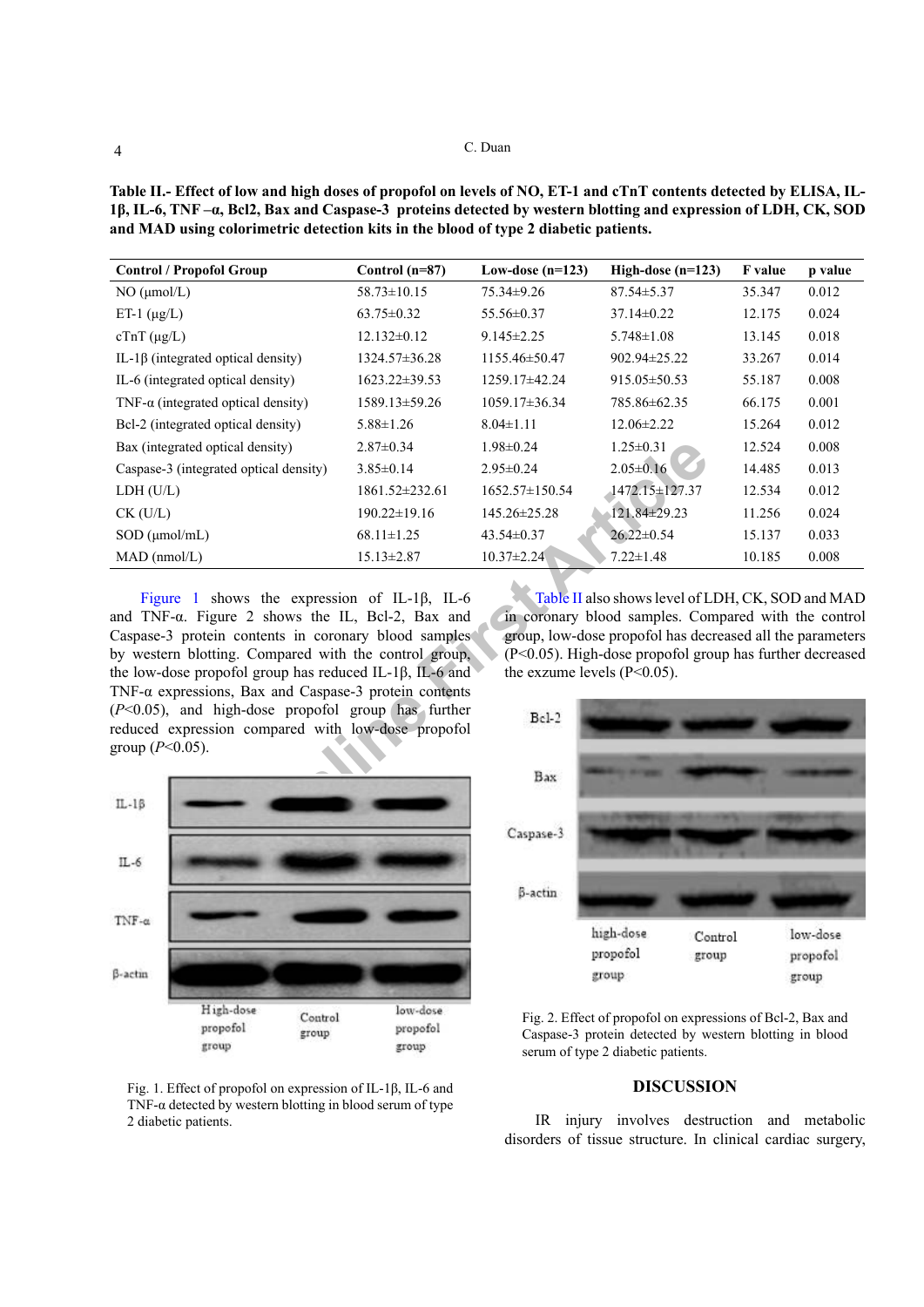infarction after coronary artery ligation was observed in the case of myocardial ischemia-reperfusion injury. Type 2 diabetes is one of the most common endocrine and metabolic diseases (Li *et al*[., 2018](#page-5-4)). This study indicates that propofol improves heart function in type 2 diabetic patients, increases serum NO, and reduces the content of ET-1 and inflammatory mediators in myocardial ischemiareperfusion injury.

The mean is study, propofolic and the study are of the diagnosis of myocardial<br>
1019). In this study, propofolic educed active oxygen and damages eard<br>
2017). Inflammatory factors can explicite in the serum and improved h There is evidence that intravenous narcotic propofol may inhibit lipid peroxidation, improve mitochondrial function, protect myocardium and reduce myocardial ischemia-reperfusion injury in patients ([Fan and Yang,](#page-5-5) [2017\)](#page-5-5). Several clinical and biochemical indicators can be used in diagnosis of myocardial injury. cTnT is considered as the "gold standard" for the diagnosis of myocardial injury (Huynh *et al*., 2019). In this study, propofol reduced cTnT concentration in the serum and improved heart function. During myocardial ischemia, changes in NO levels are controversial. Previous studies have shown that NO release is increased during myocardial ischemia of coronary artery (Sheng *et al*., 2017). By contrast, other authors found that NO release was reduced. Endothelial function plays an important role in maintaining stability and normal hemodynamics. The key factor to its function is NO ([Zhang](#page-6-4) *et al*., 2017). NO exerts an anti-inflammatory effect by inhibiting the adhesion of neutrophilic granulocyte to endothelial cells and reducing the release of inflammatory factors. Appropriate amount of NO can protect cardiomyocytes, reduce damage, inhibit intimal hyperplasia and improve heart function after IR injury. As an important regulator of cardiovascular function, ET plays an important role in maintaining vascular tone and cardiovascular system stability. Epinephrine, thromboxane, angiotensin, insulin, inflammatory factors and hypoxia stimulate the synthesis of ET-1, while inhibitors of ET-1 synthesis include NO, PGI2, atrial natriuretic peptide and heparin (Jia *et al*[., 2017\)](#page-5-7). This experiment shows that propofol can increase NO levels and reduce serum ET-1 concentration, thereby exerting cardioprotective effects against myocardial ischemia-reperfusion injury in type 2 diabetic patients.

Type 2 diabetes and myocardial ischemia-reperfusion injury concern inflammatory mediators. Inflammatory factors may cause myocardial damage in type 2 diabetic patients. Therefore, inhibiting the release of inflammatory cytokines is an important strategy for protecting the heart of type 2 diabetic patients against myocardial damage. As an important inflammatory cytokine, TNF-α mainly produced by the activation of monocytes/macrophages is involved in certain autoimmune diseases (Liu *[et al](#page-5-8)*., [2019\)](#page-5-8). Therefore, it can stimulate NO synthase (i-NOS) synthesis to release large amounts of NO [\(Eroglu](#page-5-9) *et al*.,

[2017\)](#page-5-9). This will exacerbate peroxidation of membrane lipid and tissue damage. IL-1β is mainly produced by macrophages, and it is found that systemic response is a result of injection and secretion of large amounts of IL-1β (Yu *et al*[., 2018](#page-6-5)). IL-6 plays an important role in combating infection by enhancing the effects of other cytokines and regulating immune response, acute phase response and hematopoiesis (Wu *et al*[., 2017](#page-6-6)). Inflammatory factors play an important role in myocardial ischemia-reperfusion injury. Inflammation caused by myocardial ischemia and hypoxia prompts monocytes and macrophages to release large amounts of IL. As a highly specific neutrophil chemotactic factor, interleukin causes adhesion and aggregation of large numbers of leukocytes (an obstacle that hinders microcirculation), increases active oxygen and damages cardiomyocytes [\(Yu and Gao,](#page-6-7) 2017). Inflammatory factors cause neutrophils to release cytotoxicity, aggravate the inflammatory response, block capillaries and vasoactive substances, leading to acute tissue injury. This study indicates that propofol reduces the expression of inflammatory cytokines such as IL-1β, IL-6, and TNF- $\alpha$  in serum.

Under conditions of diabetes and ischemia, hypoxia leads to anaerobic respiration, resulting in lactic acid production, ATP consumption, and intracellular pH decline. These effects induce oxidative stress, intracellular Ca2+ overload and cell membrane damage, and cause direct oxidative damage to DNA and mitochondria ([Zhang](#page-6-8) *et al*., 2018). All these factors can lead to cell death through apoptosis, which is considered as one of the major causes of myocardial ischemia and reperfusion injury. Caspase-3 is one of the most important enzymes that regulate and execute apoptosis, which acts as an early marker of apoptosis (Ge *et al*., 2017). Bcl-2 protein family, through its pro-apoptotic and anti-apoptotic members, plays a vital role in controlling apoptosis mechanism of mammalian cells (Li *et al*[., 2017](#page-5-11)). The ratio of Bcl-2 to Bax determines the fate of the cell. When the ratio is reduced, the cell tends to undergo apoptosis. Conversely, when this ratio increases, cells tend to survive. In addition, increased apoptosis is shown in cardiomyocytes of diabetic patients and STZ-induced diabetic animals. Studies have shown that cardiomyocyte apoptosis in diabetic patients is about 85 times that of non-diabetic patients [\(Cooper](#page-5-12) *et al*., 2018). Recent studies have found that propofol has a protective effect against ischemia-reperfusion injury in brain I/RI patient models and myocardial I/RI patient models. Our results revealed that propofol treatment increased Bcl-2 protein content and decreased the Bax and Caspase-3 protein contents (Meng *et al*[., 2018\)](#page-5-13).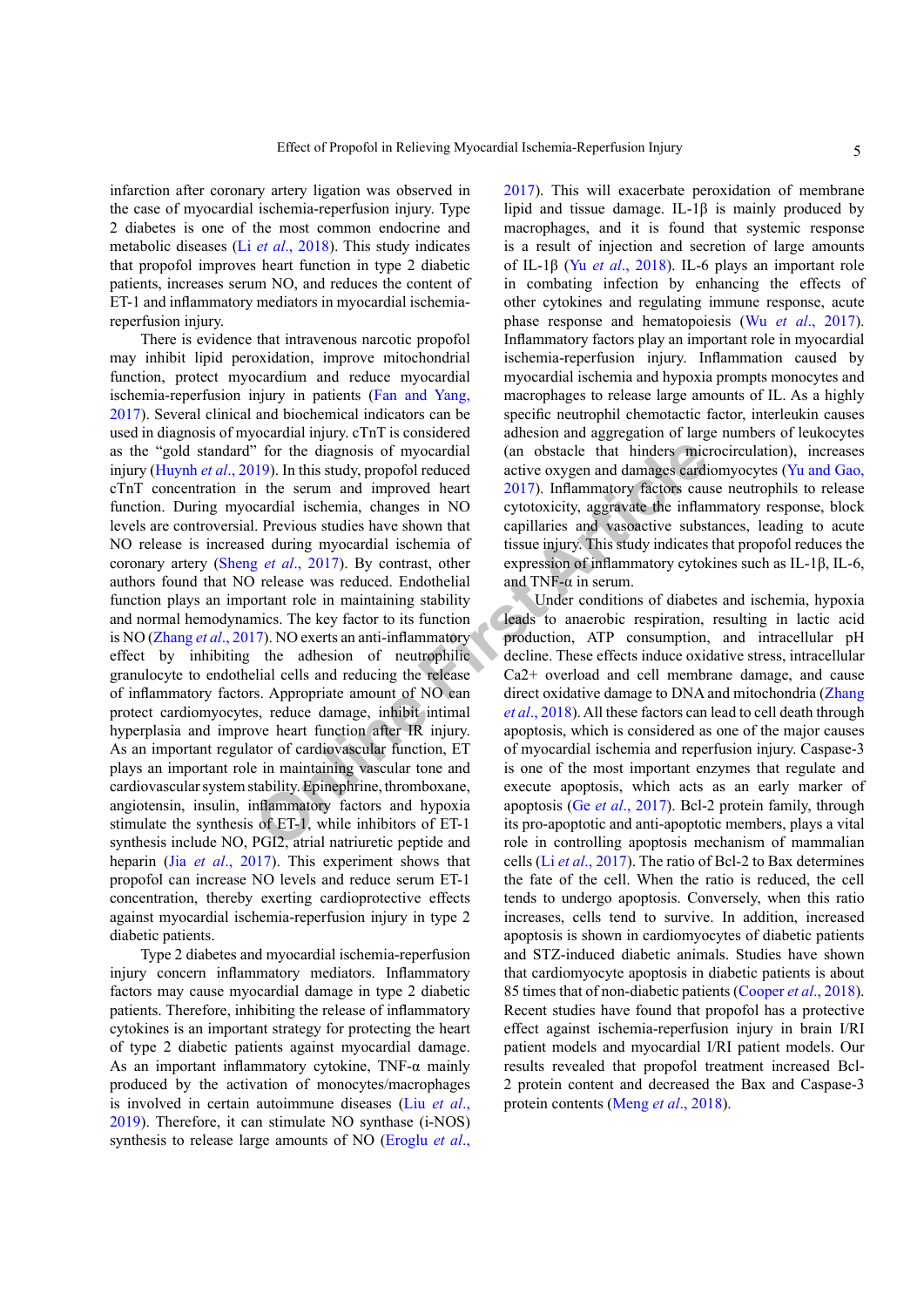C. Duan

#### **CONCLUSION**

To conclude, propofol has a protective effect on myocardial ischemia-reperfusion injury in type 2 diabetic patients by improving cardiac function, increasing serum NO, Bcl-2, and SOD, and decreasing serum ET-1, cTnT, and IL- 1β, IL-6, TNF- $α$ , BAX, LDA, CK, MAD.

#### *Statement of conflict of interest*

The authors have declared no conflict of interests.

#### **REFERENCES**

- <span id="page-5-2"></span>Controllary and Tomovic, J., Matic, https://doi.org/10.3389/fer<br>
in Fig. Controllar Schema are perfects of Galium verum L.<br>
C., Li, S., Du, H. and<br>
myocardal ischemia-reperfusion in postconditioning attenuates<br>
myocardal i Bradic, J., Jeremic, N., Petkovic, A., Jeremic, J., Zivkovic, V., Srejovic, I., Sretenovic, J., Matic, S., Jakovljevic, V. and Tomovic, M., 2019. Cardioprotective effects of Galium verum L. extract against myocardial ischemia-reperfusion injury. *Arch*. *Physiol. Biochem*., **11**: 1-8. https://doi. [org/10.1155/2019/4235405](https://doi.org/10.1155/2019/4235405)
- <span id="page-5-0"></span>Chen, L., Cai, P., Cheng, Z., Zhang, Z. and Fang, J., 2017. Pharmacological postconditioning with atorvastatin calcium attenuates myocardial ischemia/reperfusion injury in diabetic rats by phosphorylating GSK3β. *Exp. Ther. Med*., **14**: 25- 34.<https://doi.org/10.3892/etm.2017.4457>
- <span id="page-5-12"></span>Cooper, R., Newman, P. and Herachwati, N., 2018. RAPD molecular markers to analyze the DNA variation of the three Bruguiera species on Kemujan Island. *CCAMLR Sci*., **25**: 209-214.
- <span id="page-5-9"></span>Eroglu, T., Bozkurt, M., Kapi, E., Selcuk, C.T., Kuvat, S.V., Tufek, A., Isik, F.B., Bozarslan, B.H., Firat, U. and Satici, O., 2017. A study on the effects of the use of propofol in experimental model inferior epigastric island flap on ischemia-reperfusion injury. *J. Craniofac. Surg*., **28**: 2193-2198. https:// [doi.org/10.1097/SCS.0000000000004049](https://doi.org/10.1097/SCS.0000000000004049)
- <span id="page-5-5"></span>Fan, Z.X. and Yang, J., 2017. Exosomes-ADMS: A novel therapy thought in myocardial ischemia reperfusion injury. *Int. J. Cardiol*., **239**: 11. [https://](https://doi.org/10.1016/j.ijcard.2017.01.084) [doi.org/10.1016/j.ijcard.2017.01.084](https://doi.org/10.1016/j.ijcard.2017.01.084)
- <span id="page-5-10"></span>Ge, M., Chen, H. and Zhu, Q., 2017. Propofol post-conditioning alleviates hepatic ischaemia reperfusion injury via BRG1-mediated Nrf2/HO-1 transcriptional activation in human and mice. *J. cell. mol. Med*., **21**: 3693-3704. [https://doi.org/10.1111/](https://doi.org/10.1111/jcmm.13279) [jcmm.13279](https://doi.org/10.1111/jcmm.13279)
- <span id="page-5-3"></span>Hao, W., Zhao, Z.H., Meng, Q.T., Tie, M.E., Lei, S.Q. and Xia, Z.Y., 2017. Propofol protects against hepatic ischemia/reperfusion injury via miR-133a-5p regulating the expression of MAPK6. *Cell Biol. Int*., **41**: 495-504. [https://doi.org/10.1002/](https://doi.org/10.1002/cbin.10745)

[cbin.10745](https://doi.org/10.1002/cbin.10745)

- <span id="page-5-1"></span>Hou, J., He, H., Huang, S., Qian, M., Wang, J., Tan, X., Han, G., Song, Y., Xu, Z. and Liu, Y., 2019. A mitochondria-targeted nitric oxide donor triggered by superoxide radical to alleviate myocardial ischemia/reperfusion injury. *Chem. Commun*., **55**: 1205-1208. <https://doi.org/10.1039/C8CC07304J>
- Huynh, D.N., Elimam, H., Bessi, V.L., Ménard, L., Burelle, Y., Granata, R., Carpentier, A.C., Ong, H. and Marleau, S., 2019. A linear fragment of unacylated ghrelin (uag6-13) protects against myocardial ischemia/reperfusion injury in mice in a growth hormone secretagogue receptorindependent manner. *Front. Endocrinol*., **9**: 798. <https://doi.org/10.3389/fendo.2018.00798>
- <span id="page-5-7"></span>Jia, L., Wang, F., Gu, X., Weng, Y., Sheng, M., Wang, G., Li, S., Du, H. and Yu, W., 2017. Propofol postconditioning attenuates hippocampus ischemiareperfusion injury via modulating JAK2/STAT3 pathway in rats after autogenous orthotropic liver transplantation. *Brain Res*., **1657**: 202-207. [https://](https://doi.org/10.1016/j.brainres.2016.12.015) [doi.org/10.1016/j.brainres.2016.12.015](https://doi.org/10.1016/j.brainres.2016.12.015)
- <span id="page-5-4"></span>Li, Q., Fan, Z.X., Yang, Y. and Yang, J., 2018. Ethyl pyruvate: A promising feasible therapeutic approach for myocardial ischemia-reperfusion injury under both normoglycemia and hyperglycemia. *Int. J. Cardiol*., **265**: 38. [https://doi.org/10.1016/j.](https://doi.org/10.1016/j.ijcard.2018.02.089) ijcard.2018.02.089
- <span id="page-5-11"></span>Li, R., Fan, L., Ma, F., Cao, Y., Gao, J., Liu, H. and Li, Y., 2017. Effect of etomidate on the oxidative stress response and levels of inflammatory factors from ischemia-reperfusion injury after tibial fracture surgery. *Exp. Ther. Med*., **13**: 971-975. [https://doi.](https://doi.org/10.3892/etm.2017.4037) org/10.3892/etm.2017.4037
- <span id="page-5-8"></span>Liu, N.B., Wu, M., Chen, C., Fujino, M., Huang, J.S., Zhu, P. and Li, X.K., 2019. Novel molecular targets participating in myocardial ischemiareperfusion injury and cardioprotection. *Cardiol. Res. Pract*., **2019**: 6935147. [https://doi.](https://doi.org/10.1155/2019/6935147) [org/10.1155/2019/6935147](https://doi.org/10.1155/2019/6935147)
- <span id="page-5-13"></span>Meng, S.Y. and Young, B., 2018. Effects of vitamin D addition levels on growth performance, body composition and serum biochemical parameters of mid-term tilapia. *CCAMLR Sci*., **25**: 97-105.
- Pælestik, K.B., Jespersen, N.R., Jensen, R.V., Johnsen, J., Bøtker, H.E. and Kristiansen, S.B., 2017. Effects of hypoglycemia on myocardial susceptibility to ischemia–reperfusion injury and preconditioning in hearts from rats with and without type 2 diabetes. *Cardiovasc. Diabetol*., **16**: 148. [https://doi.](https://doi.org/10.1186/s12933-017-0628-1) [org/10.1186/s12933-017-0628-1](https://doi.org/10.1186/s12933-017-0628-1)
- <span id="page-5-6"></span>Sheng, M., Huang, Z., Pan, L., Yu, M., Yi, C., Teng,